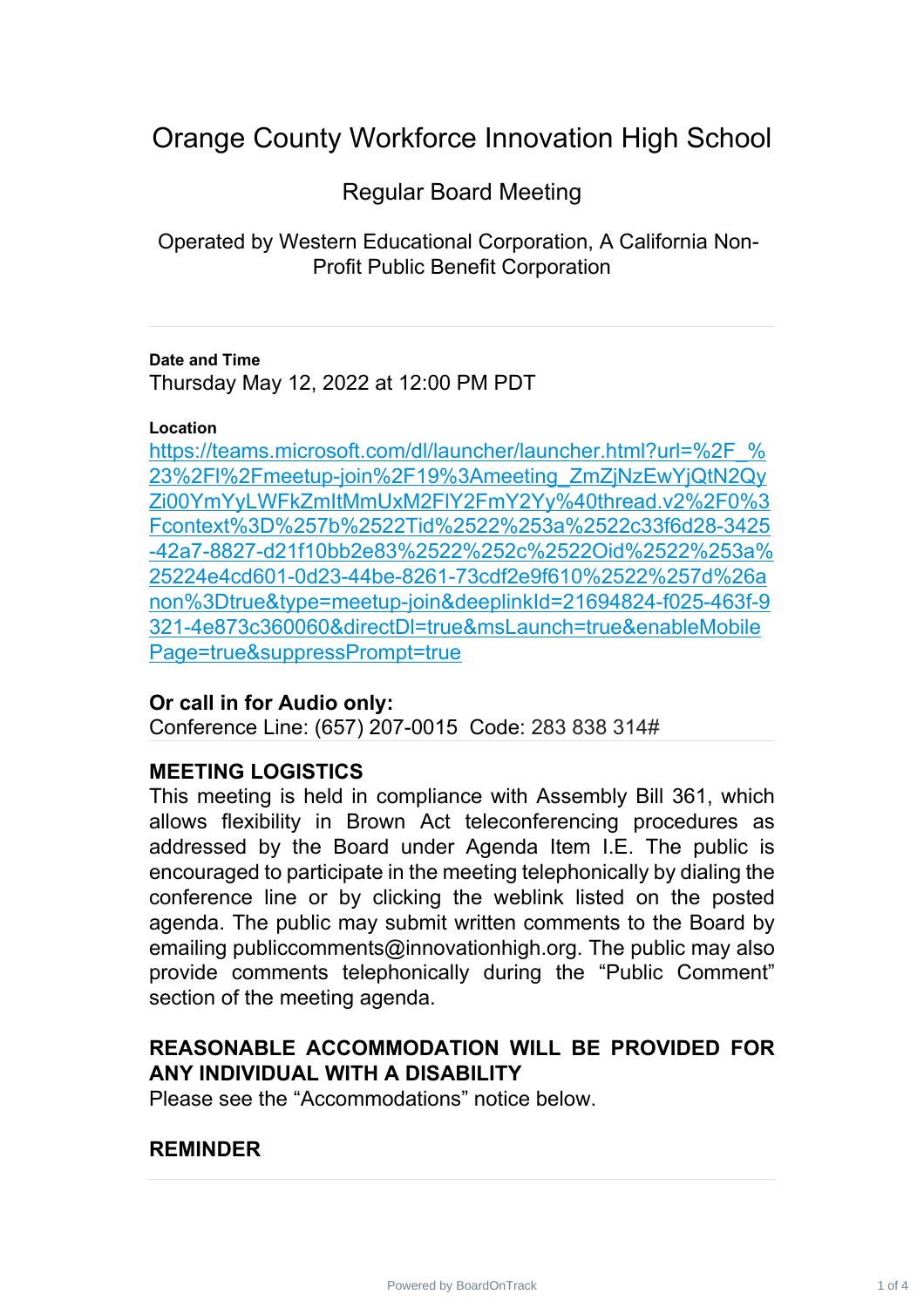As required by state law (SB 126), this meeting will be audio recorded and posted on the charter school's website.

| Agenda                                                                                                                                                                                                        |                    | <b>Purpose Presenter</b> | Time               |
|---------------------------------------------------------------------------------------------------------------------------------------------------------------------------------------------------------------|--------------------|--------------------------|--------------------|
| I. Opening Items                                                                                                                                                                                              |                    |                          | 12:00<br><b>PM</b> |
| Opening Items                                                                                                                                                                                                 |                    |                          |                    |
| <b>A.</b> Call the Meeting to Order                                                                                                                                                                           |                    | Michael R<br>Adams       |                    |
| <b>B.</b> Roll Call and Establishment of<br>Quorum                                                                                                                                                            |                    | Michael R<br>Adams       |                    |
| Members of the Board Roll Call and Establishment of Quorum<br>Michael R. Adams, Board President<br><b>Claudette Beck, Board Secretary</b><br>Frank Lukacsa, Board Member<br>Dr. David Rathgeber, Board Member |                    |                          |                    |
| <b>C.</b> Pledge of Allegiance                                                                                                                                                                                |                    | Michael R<br>Adams       |                    |
| <b>D.</b> Staff Introductions                                                                                                                                                                                 | Michael R<br>Adams |                          |                    |
| At this time, staff members will be invited to state their names and titles.                                                                                                                                  |                    |                          |                    |

| <b>E.</b> Adopt Resolution Continuing<br>Board of Directors' Authority to Hold<br><b>Virtual or Teleconference Meetings</b><br><b>Pursuant to Assembly Bill 361</b> | Vote                      | <b>Jeff</b><br><b>Martineau</b> |
|---------------------------------------------------------------------------------------------------------------------------------------------------------------------|---------------------------|---------------------------------|
| <b>F.</b> Approve Agenda for the May 12,<br>2022, Regular Public Meeting of the<br><b>Board of Directors</b>                                                        | Vote                      | Michael R<br>Adams              |
| <b>G.</b> Approve Minutes of the April 26,<br>2022, Regular Public Meeting of the<br><b>Board of Directors</b>                                                      | Approve<br><b>Minutes</b> | Michael R<br>Adams              |

### **II. Consent Agenda**

*All items listed under consent agenda are considered by the Board to be routine and consistent with approved policies and practices of the Charter School. The Board will be asked to approve all of the consent*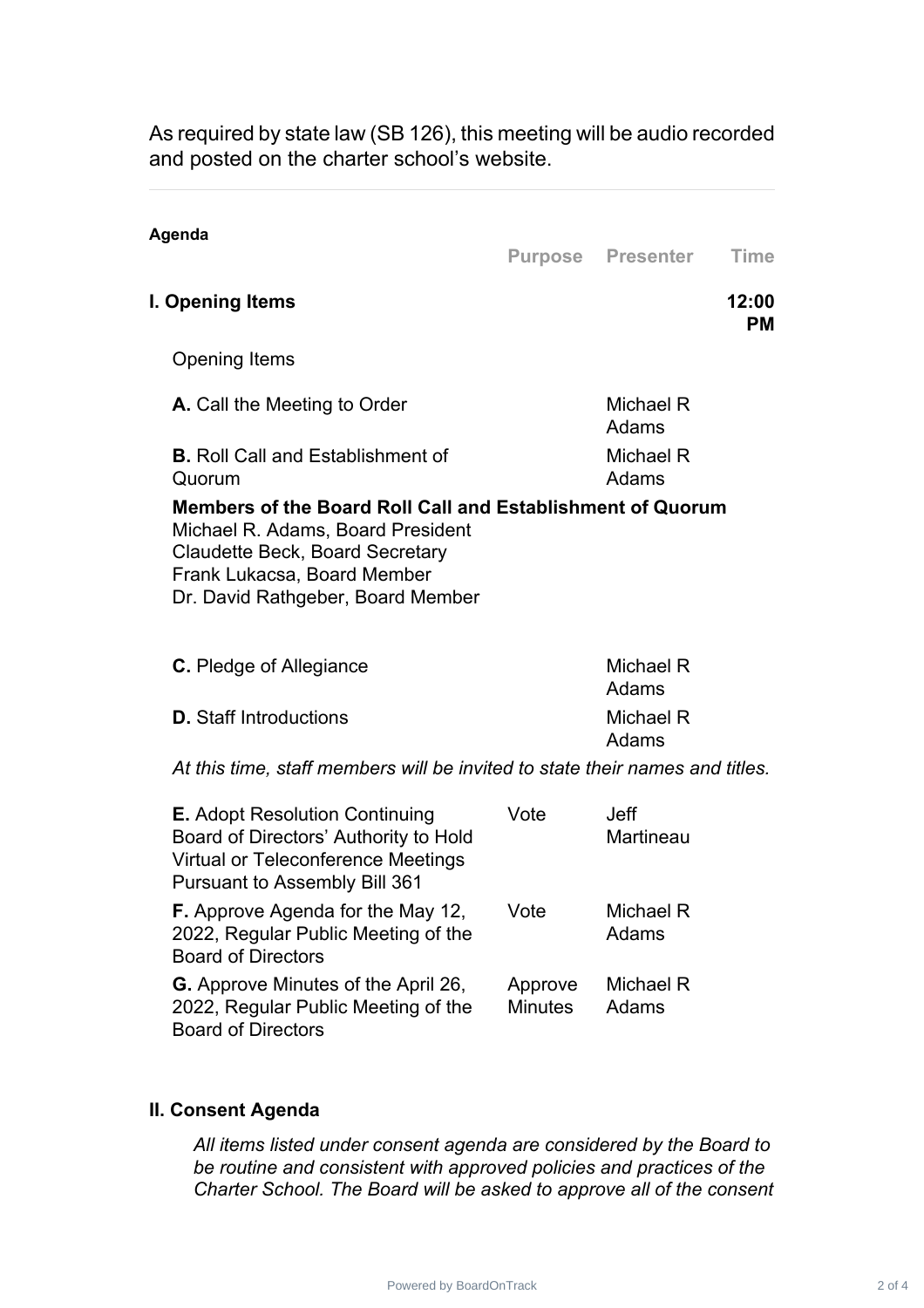#### **Purpose Presenter Time**

*agenda items by a single vote unless requested by a Board member to be discussed and considered for action separately.*

| A. Consent Agenda Items | Vote | Michael R |
|-------------------------|------|-----------|
|                         |      | Adams     |

1. The Board will be asked to approve the revised COVID-19 Plan for Resuming In-Person Instruction, an addendum to the school's Health and Safety Plan

#### **III. Public Comment**

*At this time, members of the public may address the Board on any item within the subject matter jurisdiction of the Board, whether or not the item is on the agenda, by dialing the teleconference line or by clicking the weblink listed on the posted agenda. The time allotted per presentation will not exceed three (3) minutes, except in the case where a member of the public utilizes a translator, in which case the time allotted will not exceed six (6) minutes. In accordance with the Brown Act, no action may occur at this time, but it is the Board's prerogative to hold a brief discussion, provide information to the public, provide direction to staff, or schedule the matter for a future meeting.*

| A. Public Comment                                                                       | <b>FYI</b> | Michael R<br>Adams |
|-----------------------------------------------------------------------------------------|------------|--------------------|
| <b>IV. School Reports and Information</b>                                               |            |                    |
| A. Local Control Accountability Plan<br>Update                                          | <b>FYI</b> | Julie<br>Parra     |
| V. Additional Corporate Officers and Board Members'<br><b>Observations and Comments</b> |            |                    |
| A. Observations and Comments                                                            | <b>FYI</b> | Michael R<br>Adams |
| <b>VI. Closing Items</b>                                                                |            |                    |
| <b>A.</b> Next Regular Board Meeting<br>Date: June 7, 2022, 11:00am                     | <b>FYI</b> | Michael R<br>Adams |
| <b>B.</b> Adjourn Meeting                                                               | Vote       | Michael R<br>Adams |